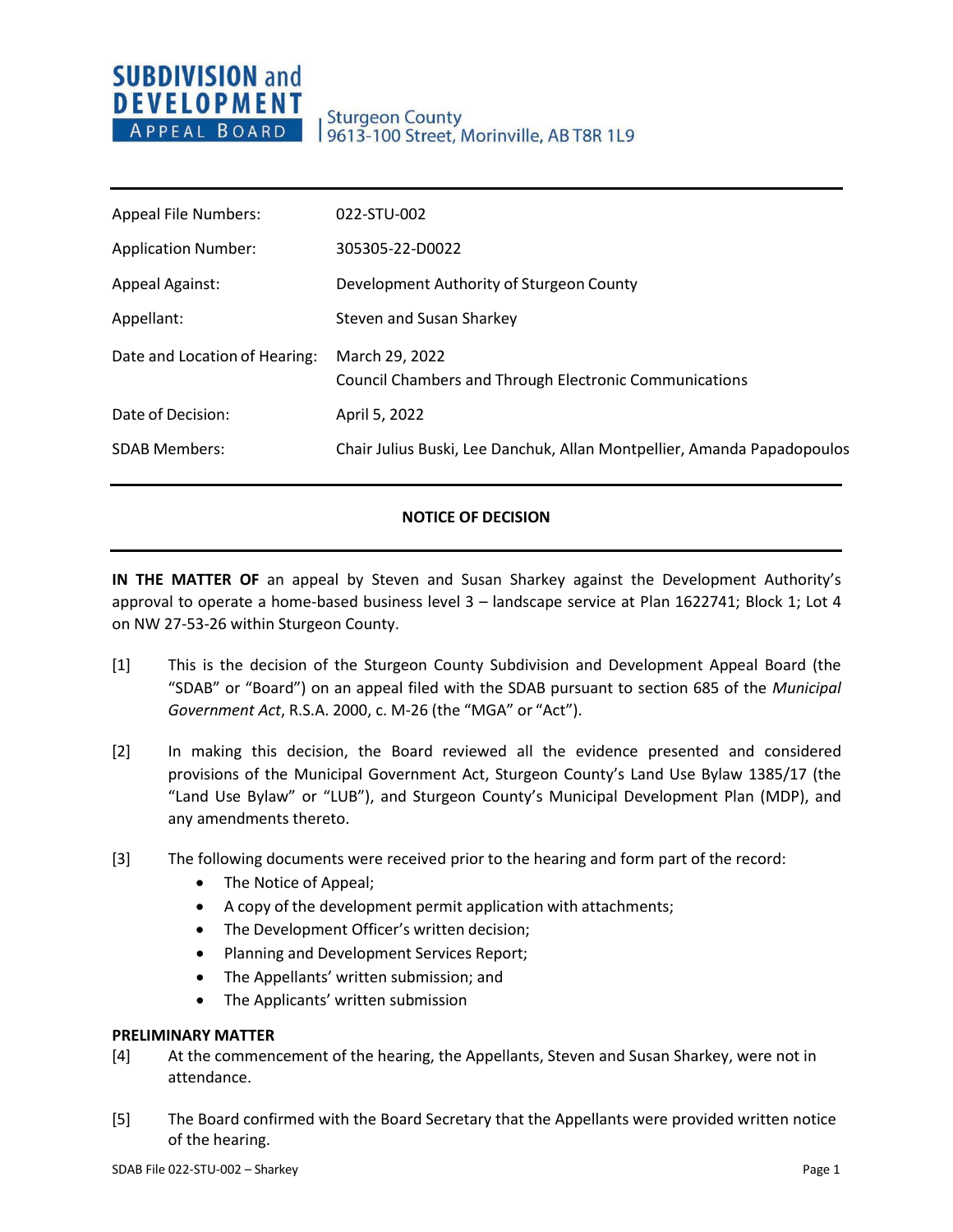#### **SUBDIVISION and DEVELOPMENT Sturgeon County** APPEAL BOARD 9613-100 Street, Morinville, AB T8R 1L9

- [6] The Board did not receive a request from the Appellants for an adjournment of the hearing.
- [7] The Board delayed the commencement of the hearing by 25 minutes to allow additional time for the Appellants to appear.
- [8] In accordance with section 686(2) of the *Municipal Government Act*, the Board must hold an appeal hearing within 30 days after receipt of a notice of appeal, meaning that the Board must hear the appeal no later than March 30, 2022.
- [9] Upon being satisfied that appropriate notice was provided to the Appellants and that sufficient time was provided for them to attend, the Board proceeded with the hearing in the Appellants' absence.

#### **PROCEDURAL MATTERS**

- [10] The appeal was filed on time and in accordance with section 686 of theMGA.
- [11] There were no objections to the proposed hearing process as outlined by the Chair.
- [12] There were no objections to the composition of the Board hearing the appeal.
- [13] The Board is satisfied that it has jurisdiction to deal with this matter.

#### **ISSUES**

- [14] The Appellants raised the following grounds of appeal:
	- The Appellants were assured the yard was being used for organizing until the shop project was complete. The yard is now an industrial site.
	- Noise is continuous from sunrise to sunset.
	- The metal on the site in an eye sore.
	- The yard is not screened as required.
	- This devalues neighbouring properties.

#### **RECOMMENDATION OF THE DEVELOPMENT AUTHORITY**

Carla Williams, representative for the Development Authority, provided a presentation which outlined the Development Authority's approval of development permit application 305305-22-D0022 for the following reasons:

- 1. The property is in the AG Agriculture (Residential) District. The property is 1.0 hectares (2.50 acres) in area developed with a single detached dwelling and detached shop with lean-to addition.
- 2. The parcel will be used as the base for a landscaping services business. Small equipment and a pickup are to be stored and maintained on site. Materials and equipment are to be stored at the work sites. Customers are anticipated to attend the property three times a week and 1-2 non-resident employees will work or visit the property.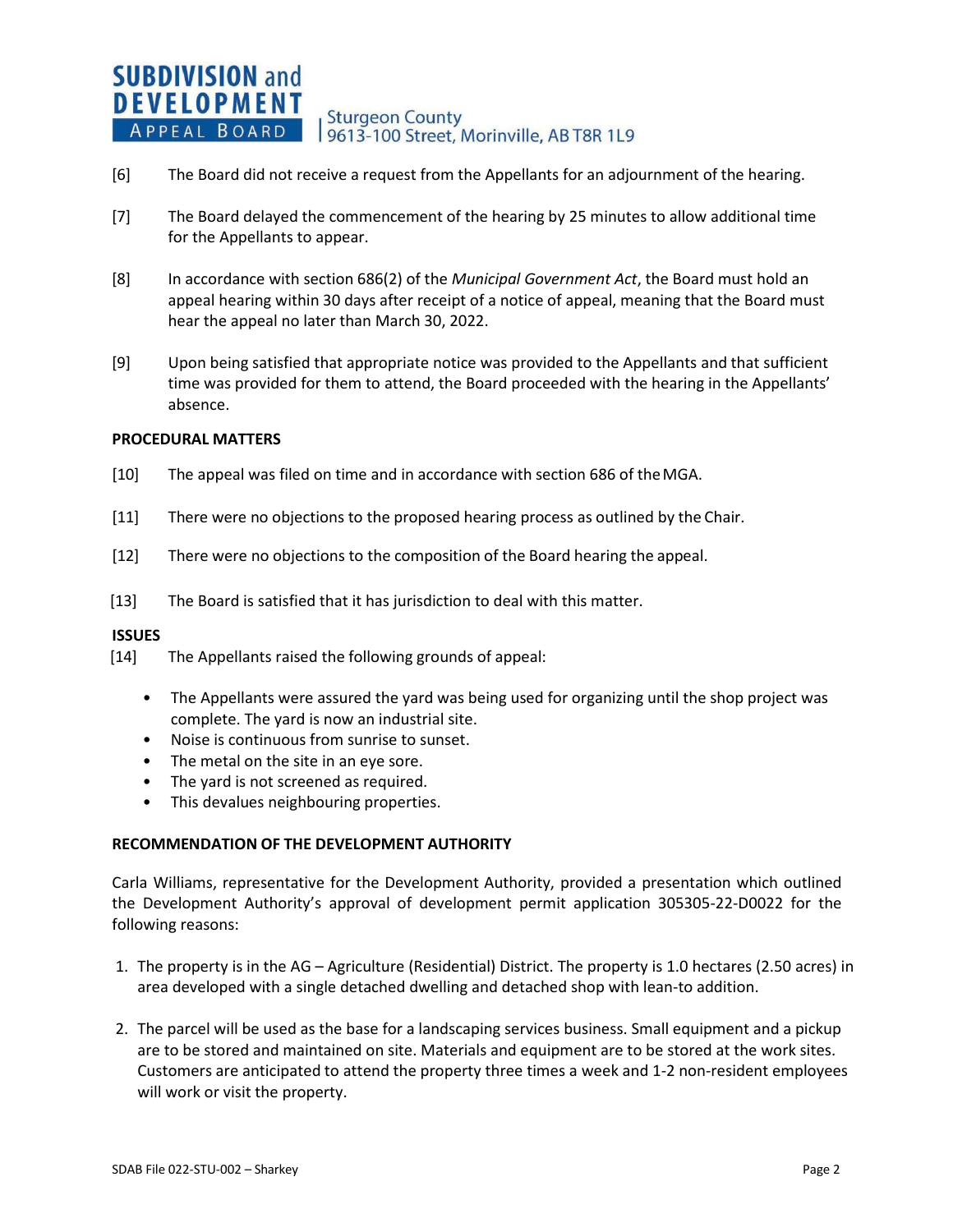**Sturgeon County** 

- **EXTERT A P PEAL BOARD 19613-100 Street, Morinville, AB T8R 1L9**<br>3. The site plan indicates an 8 foot by 10 foot exterior storage area to house materials is located behind the accessory building.
- 4. The business, as proposed, is consistent with the policies and regulations pertaining to a home-based business level 3.
- 5. Upon review of the application, the landowners were questioned about the state of the property. The Applicants responded indicating items (culverts and pipe) were removed from the back of the property and that the planting of over 1,100 trees around the perimeter of the property had occurred to provide privacy and a visual buffer.
- 6. The Development Authority supports the approval of the application with conditions based on the information submitted.

### **SUMMARY OF APPLICANTS' POSITION**

**SUBDIVISION and DEVELOPMENT** 

APPEAL BOARD

- [15] The Applicants have lived in the County for over 28 years and operated a home-based business from their previous home.
- [16] In 2019, they sold their home and the business and moved to the location on Meadowview Drive. In the process of the move, there was not sufficient time to sell or dispose of all of the business materials, so items were taken to the new location.
- [17] Construction immediately began on the new home but with the COVID-19 pandemic in the spring of 2020 it became increasingly difficult to obtain building materials and continue with the development.
- [18] The remaining business materials have since been removed at a significant financial loss, and only one pile is remaining which will be disposed of in the spring when the ground thaws.
- [19] Hundreds of trees have been planted along the perimeter of the property to eventually create privacy.
- [20] Letters of support have been submitted from surrounding neighbours who attest to the site being quiet and clean.
- [21] A market evaluation from a local Realtor states that properties that have a home-based business in operation do not devalue surrounding properties as purported by the Appellants.

#### **ADJACENT LANDOWNER VERBAL SUBMISSION**

[22] Roger Ayotte addressed the Board and spoke in opposition of the appeal. He has had conversations with the Applicants regarding the plan for their property and agrees that the Applicants have done everything they intended to do and is in favour of the home-based business.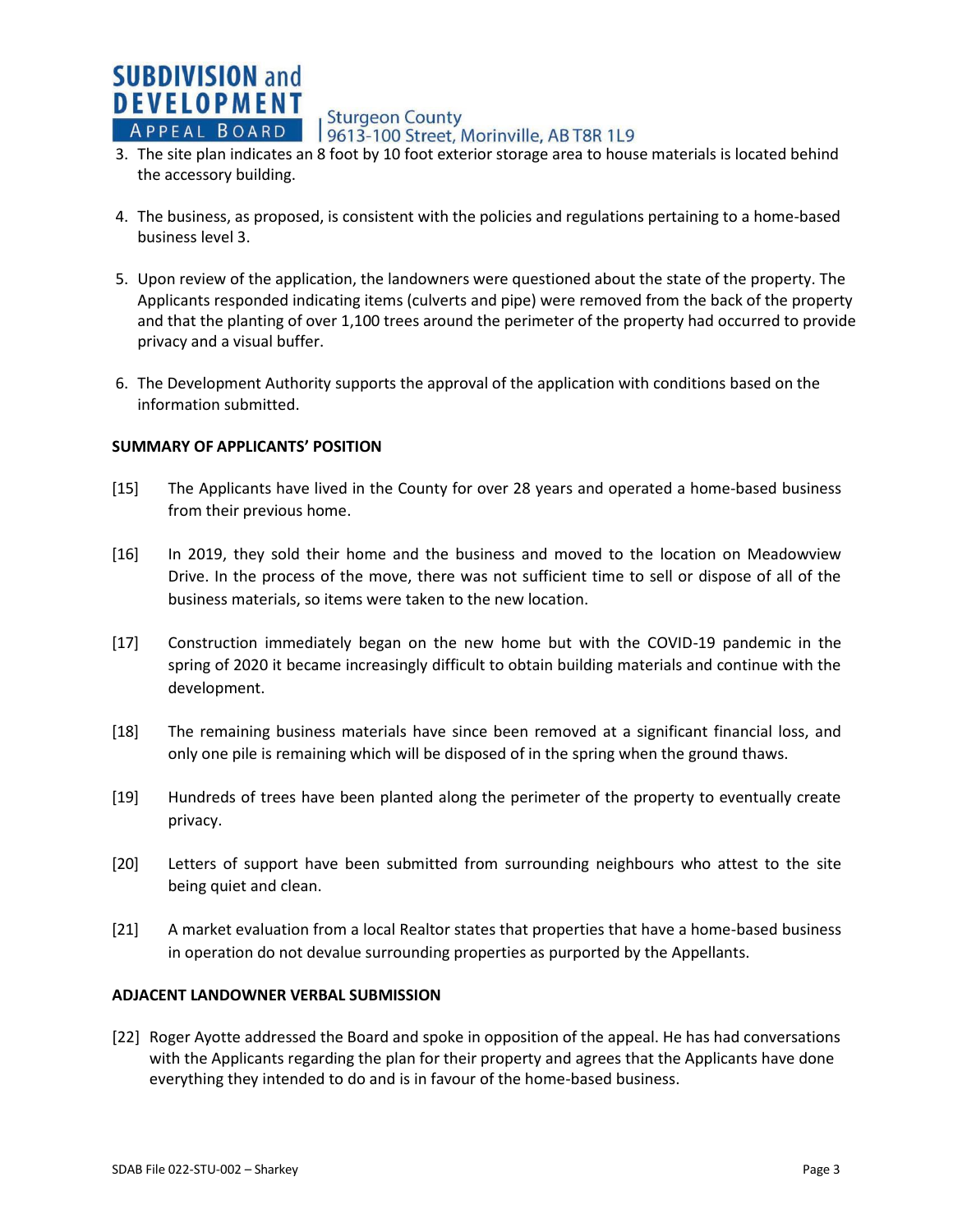#### **DECISION OF THE BOARD**

**[23] The Board DENIES the appeal and UPHOLDS the decision of the Development Authority made on February 8, 2022 to approve development permit305305-22-D0022 with the conditions imposed by the Development Officer.**

### **REASONS FOR THE DECISION**

- [24] The Appellants raised concern with noise, visual appearance, and devaluation of neighbouring properties. As the Appellants did not attend the hearing, the Board considered only the documentary evidence submitted. The evidence is limited to a photograph of the subject property and online advertising of the business. Based on this evidence, the Board was not persuaded that there are noise or visual issues with the property. Further, the Appellants did not provide evidence that this development devalues their property.
- [25] The Board received written submissions from the Pioneer Gun Club and several neighbouring property owners indicating that the Applicants have been respectful regarding noise and overall site appearance. The Board also received a verbal submission from one of these neighbours in support of the development.
- [26] The Board received a letter from a Realtor indicating that the operation of the home-based business would not depreciate the value of surrounding properties.
- [25] The Board received a submission from the Development Officer identifying permit conditions that would mitigate impact to neighbours, including regulating equipment and material storage, client traffic generation, the number of non-resident employees on site, the number of vehicles permitted on site, hours of operation, parking, and signage. The Board finds that these conditions will ensure that the development will not unduly interfere with the amenities of the neighbourhood or materially interfere with or affect the use, enjoyment or value of neighbouring parcels of land.
- [27] For all of these reasons, the Board denies the appeal and upholds the decision of the Development Authority to approve the development permit with the conditions noted in the original approval.

Dated at the Town of Morinville, in the Province of Alberta, this 5<sup>th</sup> day of April, 2022.

JeBush

Julius Buski, Chair

*Subdivision and Development Appeal Board lies with the Alberta Court of Appeal on a matter of law or jurisdiction. In accordance with Section 688(2)(a), if a decision is being considered, an application for* permission to appeal must be filed and served within 30 days after the issuance of the decision and, notice of the *application for permission must be provided to the Subdivision and Development Appeal Board and in accordance with Section 688(2)(b), any other personsthat the judge directs.*